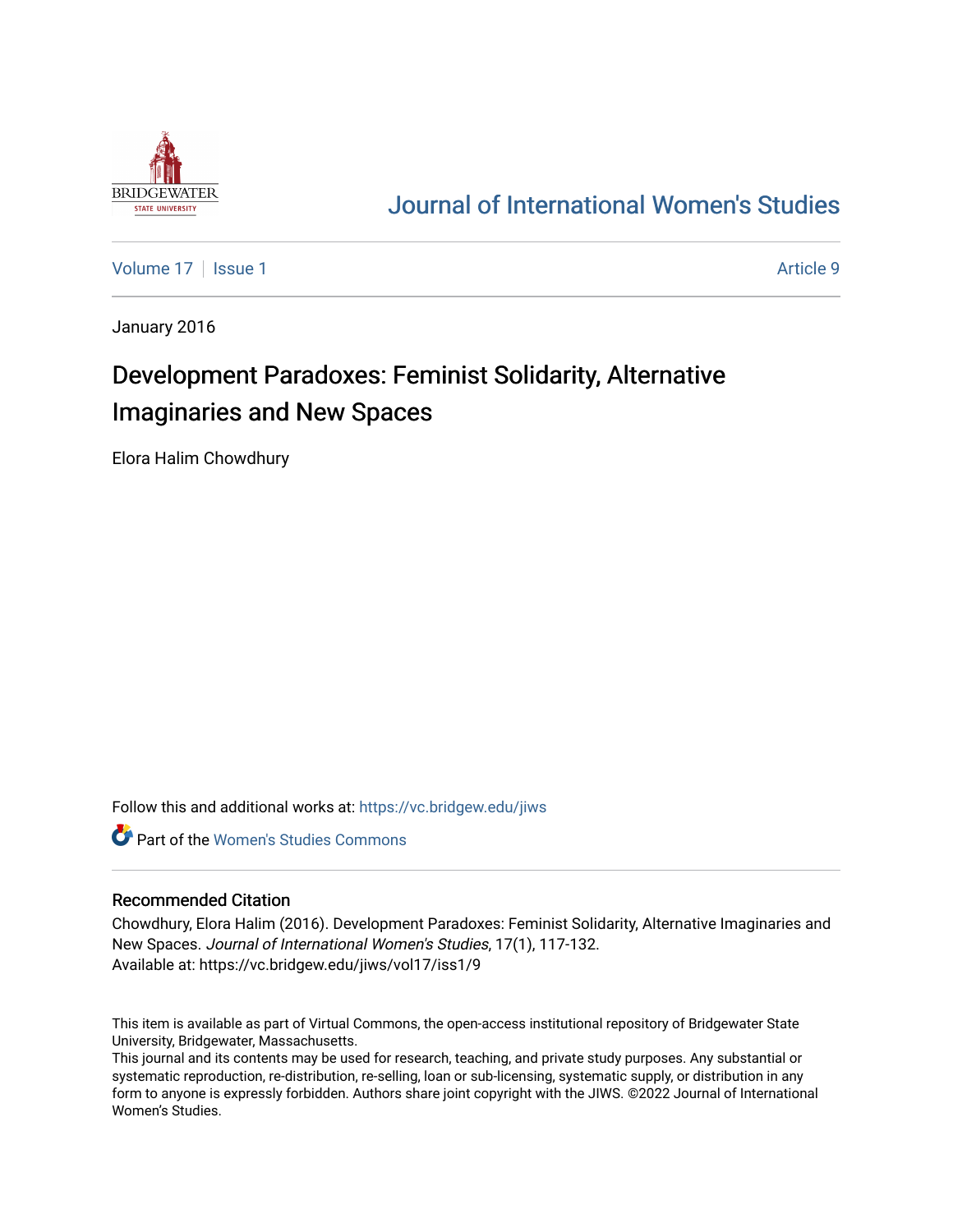Chowdhury: Feminist Solidarity, Alternative Imaginaries and New Spaces

This journal and its contents may be used for research, teaching and private study purposes. Any substantial or systematic reproduction, re-distribution, re-selling, loan or sub-licensing, systematic supply or distribution in any form to anyone is expressly forbidden. ©2016 Journal of International Women's Studies.

### **Development Paradoxes: Feminist Solidarity, Alternative Imaginaries and New Spaces**

By Elora Halim Chowdhury<sup>1</sup>

#### **Abstract**

In his seminal work *Encountering Development: The Making and Unmaking of the Third World* (1995), post-development scholar Arturo Escobar likens development to a chimera. My work builds on a sophisticated body of post-development and transnational feminist theory drawing on conceptions of the relationship of representations of development in the Third World to the interconnected webs of various transnational patriarchal and economic dominations that affect, and are affected by, the realities of marginalized communities in the Global South. In particular, I am concerned with how development discourses interlock with global systemic hierarchies of race, gender, class as well as structural oppressions, including uneven global systems of economic restructuring, neo-colonial interventions, and donor-structured development operations that hinder global solidarity and cross-border feminist organizing. Enjoining development debates to cultural texts, I explore what disparate fields such as post-colonialism, feminism, post-development have to offer and enrich the ideas about the conflicted terrain of development discourse.

*Keywords:* development, post-development; post-coloniality, neocolonialism, transnational feminism, knowledge production, culture

#### **Introduction**

l

*The Daily Woman* by Niaz Zaman (2005) is a story of contrasts—between rich and poor, abundance and poverty, First World and Third World, old and new, gold and brass, developed and under-developed. Zaman poignantly explores these contrasts through the lives of khalamma, the rich woman, and her domestic help, "the daily woman," as well as between the daily woman and the Americans who adopt her infant girl. Yet the story is also about something more than contrasts; it is about the dependence of the wealthy and privileged on the poor and the fragility of that illusory bond. The contradictions in that fragile bond can also be read as a critique of common development discourse, here seen through individual relationships that can be expanded to understand power relationships between countries and cultures.

These contradictions are illustrated through the interactions of the daily woman and both the local elites that she works for and the foreigners whom she encounters. In one vignette, the daily woman savors the sweet hot tea with two spoons of sugar she drinks at khalamma's house while observing her employer going without sugar altogether for fear of getting fat—eating and

<sup>&</sup>lt;sup>1</sup> Elora Halim Chowdhury is Associate Professor and Chair of the Women's and Gender Studies Department at the University of Massachusetts Boston. Her research and teaching interests include critical development studies, transnational feminism, gender violence, human rights narrative and advocacy. She is the author of Transnationalism Reversed: Women Organizing Against Gendered Violence in Bangladesh, which was awarded the Gloria E. Anzaldua Book Prize by the National Women<sup>1</sup>s Studies Association in 2012. Her forthcoming book (co-authored with Liz Philipose) is titled, Dissident Friendships: Feminism, Imperialism and Transnational Solidarity (University of Illinois Press forthcoming 2016).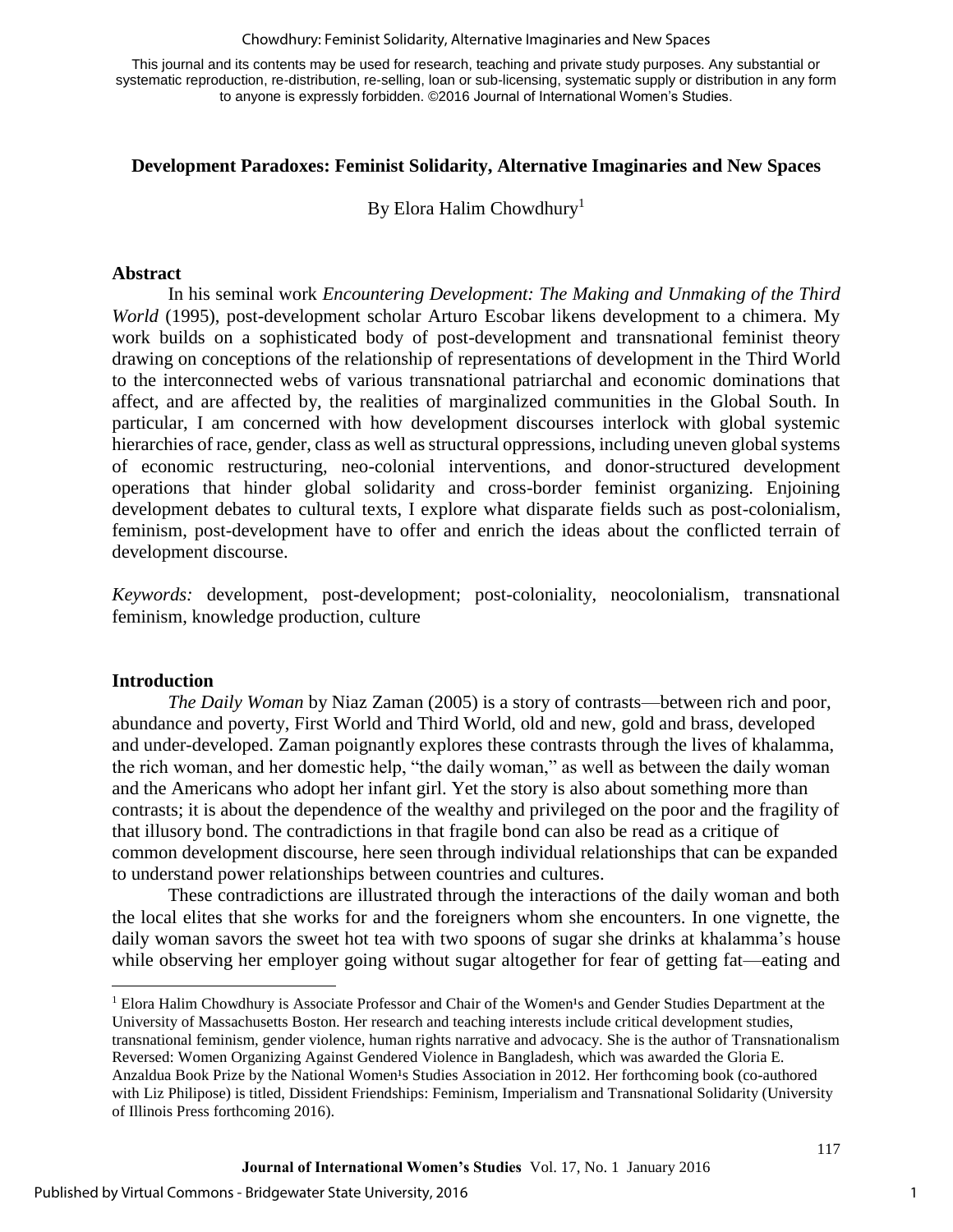drinking only sugarless tea and toast in the morning, cucumber for lunch and only a spoon of rice at dinner. She asks the help to make fat *chapatis* for themselves while she and her husband eat the small ones at the table.

In another part of the story, the daily woman gives up her infant daughter to an American couple who are unable to have one of their own. The "Amrikun" (white man) in the story had spent many years in Bangladesh as a child and now wants to adopt one to surprise his wife. The daily woman's son was bigger than his twin sister at birth, so she gives up the less nourished girl for better prospects of survival.

The white Amrikun woman—thin and "flat as a dried fish"—takes the large shiny bangles off her wrists and gives them to the daily woman. The daily woman does not want to give the impression that she was selling her baby or exchanging him for gold, but she takes the bangles. She was giving him up because she could not feed him. Later when she takes the bangles to the goldsmith, he laughs and says that they are made of brass. This reminds the reader that "all that glitters is not gold."

These three examples illustrate the limits of grand discourse of development as benevolent and expose the ways in which humanitarianism can cloak self-legitimizing savior narratives. In the story, khalamma's life has been brightened by powdered spices and detergents, which lessen the burden of household chores. Yet, the daily woman continues to grind the spices fresh on the grindstone, grateful for the work. The American couple thinks they are doing the daily woman a favor by taking her malnourished child and even throwing in the brass bangles for good measure. The daily woman, on the other hand, pays handsomely for the transaction through her productive and reproductive labor. It is her labor, neither recognized nor remunerated adequately, that benefits the Americans (and khalamma) while these benefactors imagine they are providing her with what they think she needs—fat chapatis, powdered spices, and brass bangles. Post-development scholars call attention to this hidden dependence on the poor as key to re-imagining development and prioritizing reciprocity and mutuality in its place. While notions of care, compassion, and friendship are critical in envisioning alternatives to development, sometimes these principles do not adequately attend to the mutuality and reciprocity that might be integral to creating connections across divides—making the idea of development tainted.

In his seminal work *Encountering Development: The Making and Unmaking of the Third World* (1995), Arturo Escobar likens development to a chimera—much like the glittering brass bangles in Zaman's story. My work builds on a sophisticated body of post-development and transnational feminist theory (Escobar 1995; Kapoor, 2008; Crush 1995; Saunders 2002) drawing on conceptions of the relationship of representations of development in the Third World to the interconnected webs of various transnational patriarchal and economic dominations that affect, and are affected by, the realities of marginalized communities in the Global South. In particular, I am concerned with how development discourses interlock with global systemic hierarchies of race, gender, class as well as structural oppressions, including uneven global systems of economic restructuring, neo-colonial interventions, and donor-structured development operations that hinder global solidarity and cross-border feminist organizing.

Fulfilling the promise of development is an elusive goal for the world's poor, one that is also marred by tremendous loss. Situated in the field of post-development scholarship, using a Foucauldian approach to the study of development, Escobar argues against the positivist tradition of development thought. Instead, Escobar conceptualizes development as discourses, representations and discursive constructions, and as a set of relations between the powerful and the powerless. In Foucauldian terminology, development is, for Escobar, a regime of truth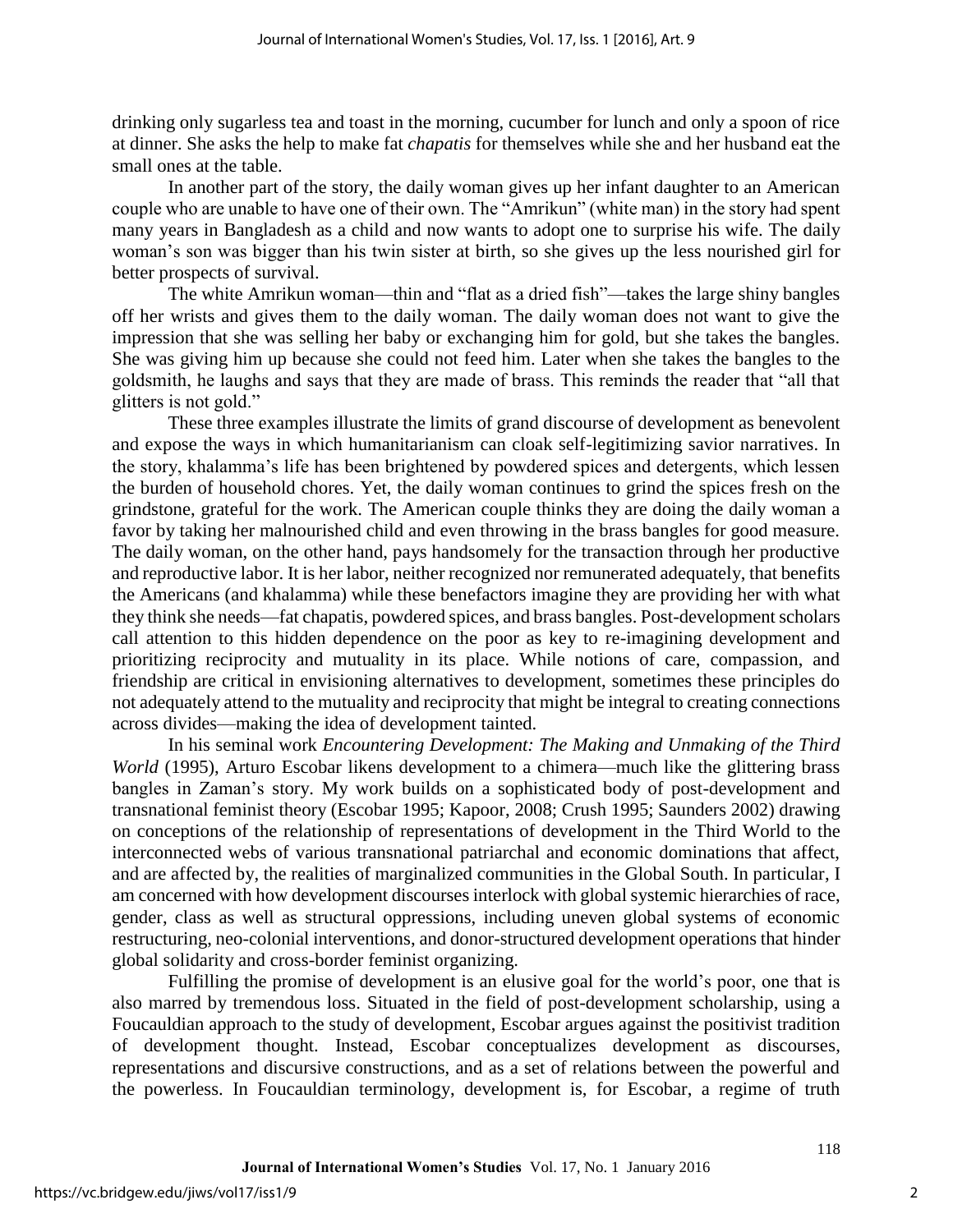production. Ilan Kapoor (2008) defines development discourse as "the dominant representations and institutional practices that structure the relationship between the West and the Third World (p. xv). It is comprised of the will to know and of the exercise of power and knowledge to create the Third World as we know it. Jonathan Crush (1995) claims "development discourse is constituted and reproduced within a set of material relationships, activities and powers—social, cultural and geopolitical" (p.6). Discourses of development are established and circulated within and through a knowledge/power nexus that is often called the "development industry" (Crush, 1995, p.5).

The genealogy of development in *Encountering Development* began with the Truman administration in the U.S. as it attempted to restore economic growth after World War II and maintain the dominance of the U.S. in the world's economic, political and ideological arenas. Escobar considers development a derivative discourse of Western colonialism and imperialism. In his theory, the ability of the West to control the world's system of knowledge production and to define what counts as knowledge, renders the Third World an object of knowledge with little or no attention to specificities of culture and difference. That is, by scientific means it is possible for Western scholars and practitioners to create particular realities for the people and societies in the Third World. Traditional practices, poverty, hunger, and other socio-economic attributes of societies in the non-West, are conceptualized by agents of knowledge production as the very signs of underdevelopment in need of scientific intervention. Consequently, these signs can be removed through scientific methods, knowledge production and intervention.

For Escobar, development is an imposition of the West with the consent of the Third World elites who have allied with the Western regime of truth. The hegemony of Western scientific knowledge, together with the control of financial resources and political ideology, help proliferate a developmentalist mentality. For people living under this mentality, their customs and knowledge about the environment and natural resources are viewed as belonging to the realm of tradition that needs to be changed or "updated." The devaluing of customs and local wisdom has, according to Escobar, resulted in the disempowerment of people in the Third World, who have come to see themselves and their cultural heritage in a negative light. Development is a discourse of knowledge production with a claim to truth as well as a discourse of how a social unit comes to see itself and strives to fulfill its self-imagination. Because this process is so disempowering, Escobar emphasizes the necessity of integrating cultural specificities into critiques and methods of development. Attending to cultural specificities would acknowledge the intersections of local and global forces, which aid in co-constructing meanings of development.

## **The role of the "expert" in development discourse**

As a regime of truth, the discourse of development is proliferated through the (re)production of experts and expertise. According to Escobar, the development apparatus converts Third World lives and experiences into a standardized discourse that is predicated upon professional expertise (p. 181). In the complex interactions between dominant development ideology and its practitioners (national and international), certain practices are privileged, and select individuals are the transmitters of privileged knowledge. Northern technical expertise counts as knowledge and transfer of that knowledge from the North to South is at the core of the development process (Parpart, 1995, p. 225). Higher education and professional institutions cater to would-be "experts" through degrees and diplomas in Development Studies and Public Administration. In turn, development agencies' policies and planning assume that these experts with degrees from Western institutions are better able to solve the problems of the "developing"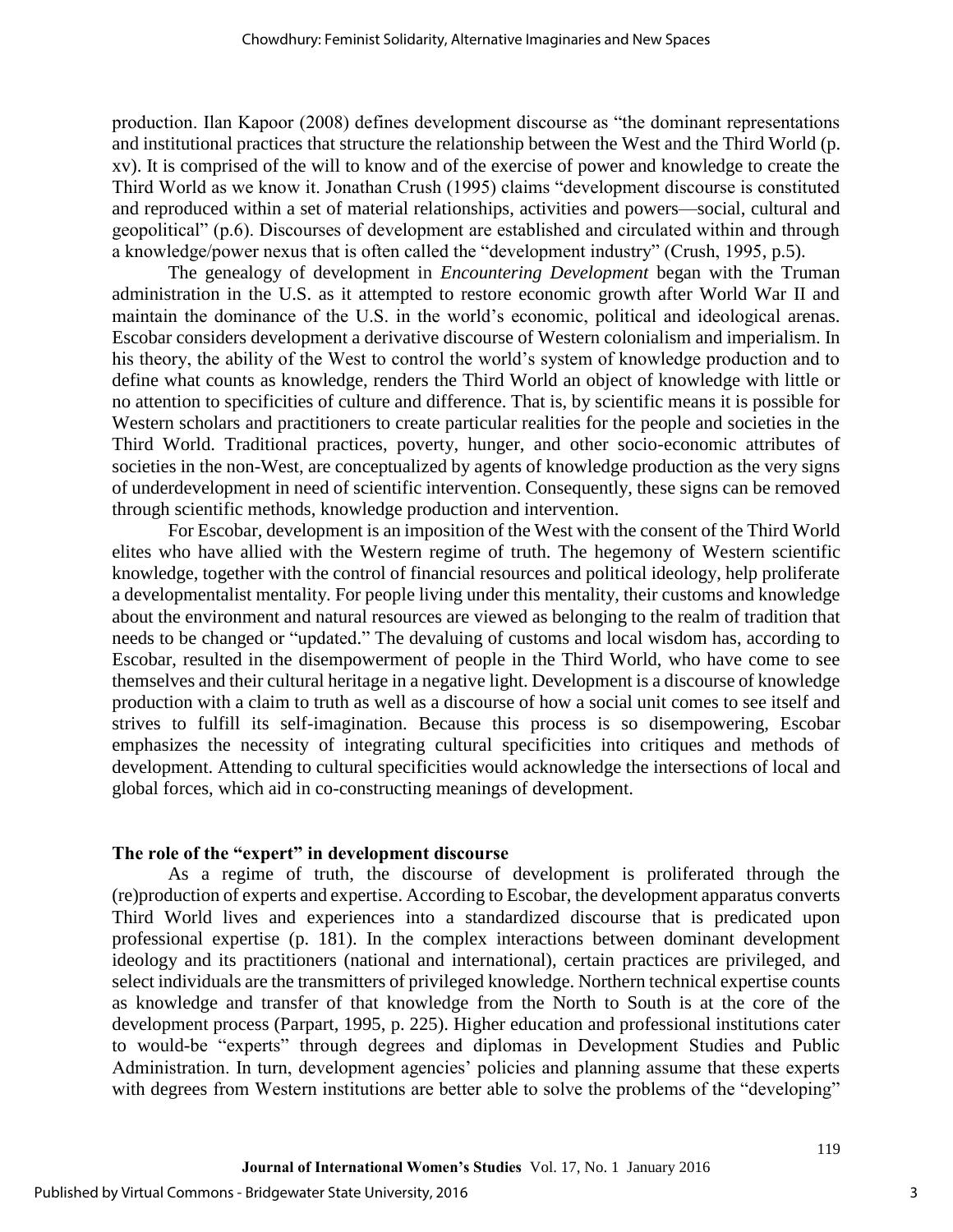world. Expertise and the role of the expert grew out of a belief in the ability of man (not woman, not non-Western) to apply rational, scientific analysis to the "problems" (underdevelopment) of life and to bring "progress" and "prosperity" to humankind. The production, use, and control of this expert knowledge became increasingly refined over the years as the role of the expert (agent of development) became legitimized to control and manage societies through regulatory knowledge systems.

Certainly the Western (white male) expert or the "White Father" as Escobar says, is properly chastised by feminist and post-development scholars for controlling the language of development and using the Third World as a "site" for applying scientific and rational knowledge. An important consequence of the professionalization of development is that the interests of Third World peoples are appropriated by the Western capitalist paradigm (Escobar, 1995, p. 47). At times development is so insidious that Third World elites readily plunder their own countries and believe that their own belief systems are inferior and need to be modernized. "Local practitioners" become part of the machinery as they acquire "legitimized" knowledge and planning techniques to participate in their own development. These categories of Western and local experts are of course not monolithic, and one must not be too quick to accept their role in furthering the modernizing mission of development. For instance, community and grassroots activists are constructed in some development literature as yet another category of local experts, whose knowledge is fetishized and appropriated by the development regime. Whereas the elite expert is maligned for collaborating with the White Fathers, the grassroots expert is valorized as authentic. According to Escobar, in relation to the elite expert, "The rightness of the actions of the harbingers of modernity is corroborated by the fact that the native elite cherishes the modern world—even if their native side might pop up from time to time, for instance, when they become 'corrupt' or 'uncooperative'" (p. 79). He implies here that the native elite is so awed and transformed by the modern world that she or he becomes the local carrier of progress styled and schooled by the framework of Western development. A consequence of this is further hierarchical relations among natives, which hinder collaboration and engender competition. A hierarchy that also obstructs collaboration between women, a point to which I will turn in the next section of the article.

The incorporation of the native into the dominant paradigm of modernity, however, can also signal an enabling failure. No matter how successful Western institutions are in modeling natives after themselves, or the native her/himself is in "mimicking" the Western development imaginary, she or he still remains an "educated Other." Here, Homi Bhabha's (1994a) notion of "mimicry" is particularly illuminating. Bhabha cites Jacques Lacan: "Mimicry reveals something in so far as it is distinct from what might be called an itself that is behind. The effect of mimicry is camouflage…It is not a question of harmonizing with the background, but against a mottled background, of becoming mottled—exactly like the technique of camouflage practiced in human warfare" (p. 85). Mimicry is a colonialist strategy to produce a class of local elites who can act as the bridge that will aid in ruling/managing the native masses for the colonizers [read: Western experts]. As such, the development industry and its agents, or "New Missionaries" according to Nadine Gordimer, may perceive the educated native as "brown sahibs and memsahibs" parroting the lingo, intellect and even speech of the colonizer [read: Western development agent] (cited in Ford-Smith, 1997, p. 229).

At the same time, mimicry can be read as helping to subvert colonialist understandings of development. Bhabha (1994b) adds: "In disavowing the culturally differentiated condition of the colonial world in demanding 'Turn White or disappear'—the colonizer is himself caught in the ambivalence of paranoic identification, alternating between fantasies of megalomania and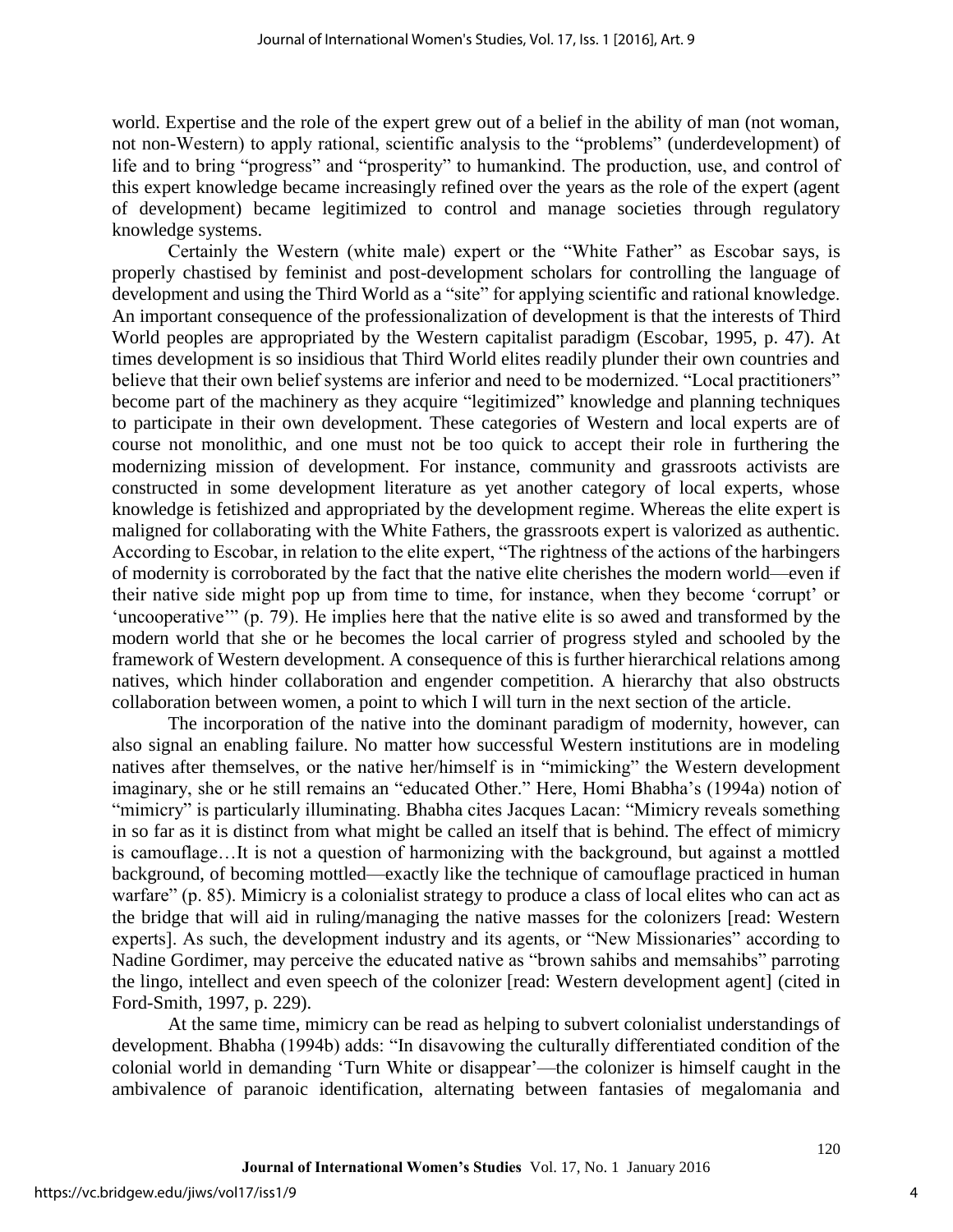persecution" (p. 120). The generation of a "not quite/not white" population is in fact the projection by the white man onto "them" what he fears and desires. This desire, constituting both deferral and displacement, is what Gayatri Spivak (1988b) calls "what one cannot not want" (p. 9). The emerging figures of colonial otherness has the White man's "artifice inscribed" onto their bodies. However, "At the edge, in between the [Native] body and the White body, there is a tension of meaning and being" that is both psychic and political that opens up a space for subversion (Bhabha, 1994b, p.121). The tension can give rise to a technique of camouflage, a means of struggle, and a form of power that mocks the colonial authority. The "reformed" native is almost, but not quite the object of imitation; rather, mimicry is at once "resemblance and menace" (Bhabha, 1994a, p.88). When the native subject is perceived as "corrupt" and "uncooperative," she or he is potentially disrupting history and mocking its power. Though native elites have been incorporated into the dominant development regime and have been complicit in furthering development's capitalist civilizing mission, the production of a native elite class, or a local expert class, is at the same time, a double-edged system. For, mimicry rearticulates presence, in terms of its otherness, of that which it disavows. Articulation is never simply a repetition of the object of desire [in this case to be like the Western expert]. As Spivak (1996b) has elaborated, even if repetition is the basis of identification, "every repetition is an alteration (iteration)…Thus if repetition alters, it has to be faced that alteration identifies and identity is always impure" (p. 87). The local expert, transformed (but not quite) by Western training, is actually a "hybrid" whose subject position is slippery, living in an "interstitial temporality," who has the ability to interact with the local and the global in complex ways (Bhabha, 1994a, p. 204). The native expert is both complicit with the dominant power/knowledge regime and at the same time has the agency to disrupt, subvert, and resist.

#### **Feminists and women**

My research is influenced by post-development theory because it emerged alongside the integration of feminist and cultural studies into the development field, and was contingent on the "cultural" or "textual" turn in the social sciences. I am further interested in how cultural texts films, fiction, memoir—(re)articulate and shape ideas about power, global inequality and interdependence. Once reliant on modernization theory, some development scholars turned away from economic models and growth narratives to focus on "the conventions of writing and presentations by which Western disciplines and institutions "make sense" of the world" (Crush, 1995, p. 5). Central to my research is integrating post-colonial and feminist thought in fueling a critique of the notion of development expertise and its so-called objectivity. I follow Escobar and other post-development scholars' argument that development has not vastly improved the living conditions of people in the Third World. Rather, those considered "underdeveloped" have been recolonized by development and its discourses. These ideas are powerfully transmitted across literary genres and force us to recognize that regardless of the changing languages, strategies and practices of development, development discourse must be decolonized. That is to say, postdevelopment theorists argue that their work is a necessary "form of criticism of deconstructive practice" (Saunders, 2002, p. 20).

I aim to provide discursive critiques of development discourse in the name of engendering critically informed and reflexive feminist solidarity across borders. To do this, I enjoin key ideas driving the field of post-development, namely, development's illusory promises, with debates of feminism, post-coloniality and alternative imaginaries. These theoretical traditions I believe have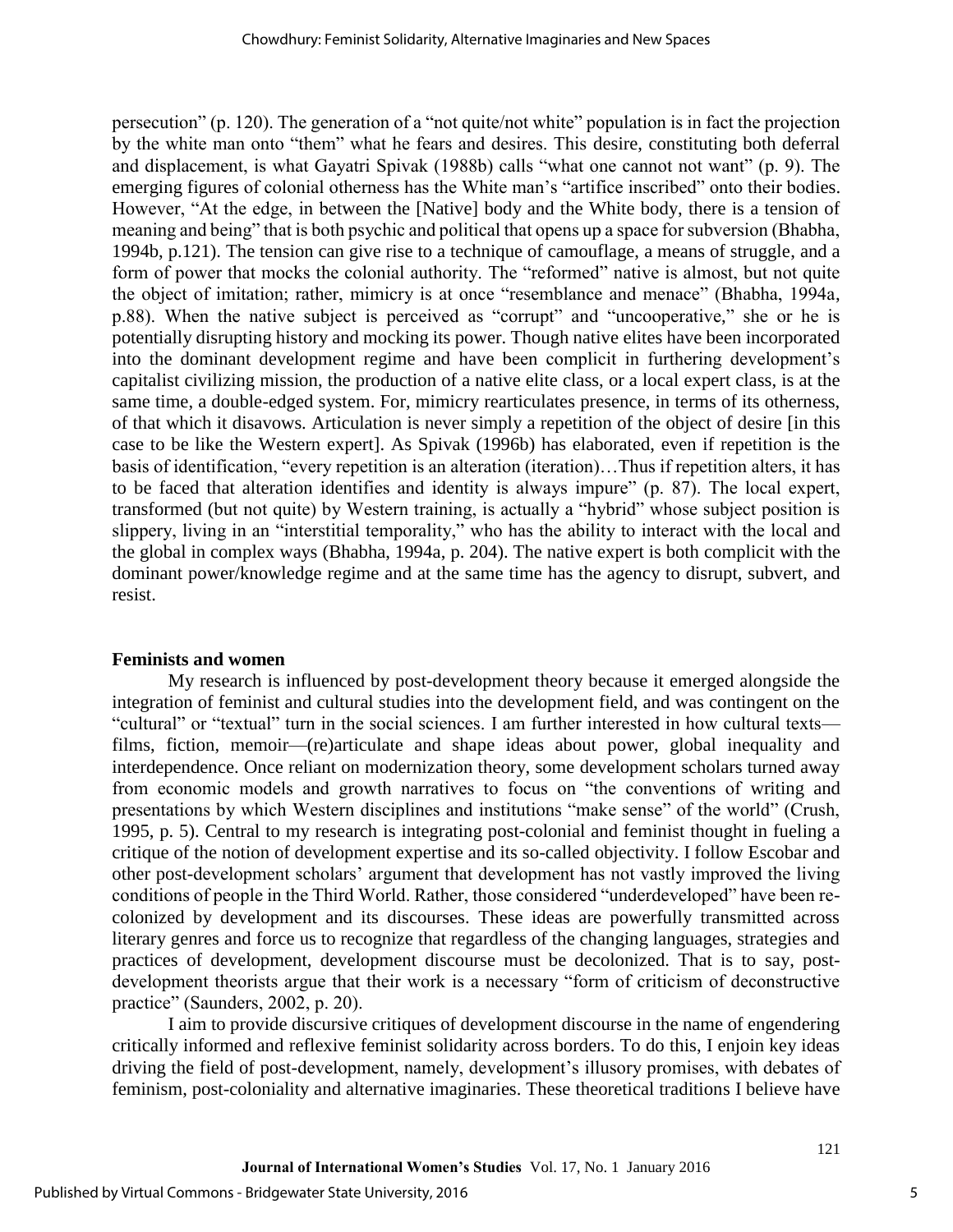much to offer in envisioning an anti-colonialist, feminist space that is committed to social justice, self-determination and self-representation across divides of West and non-West. My focus on *Kabul Beauty School*, a travel memoir by Deborah Rodriguez, explores the ways in which ideas emanating from hegemonic development discourse are rearticulated through asymmetrical yet interdependent human interactions and struggles for survival.

Deborah Rodriguez' memoir, *Kabul Beauty School: An American Woman Goes Behind the Veil,* is an intriguing text that sheds light on this asymmetrical relation between women across the global divide. Examples of these lie in Zaman's rendition of the relation between the daily woman and her employer, as well as between the daily woman and the Amrikun patron—the first a divide of class and the second of nation, colonization and globalization. The controversy surrounding Deborah Rodriguez and her 2007 memoir, *Kabul Beauty School*, makes the topic of this book the suffering of Afghan women and Western feminist intervention to ameliorate it—all the more fascinating in light of our conversation about women's struggles across borders. It is precisely the kinds of responses and discussions that *KBS* sparks that makes it a dynamic text to explore women's relations across borders of nation, class, culture and imperial histories, as well as a lens to look at how development discourse has become normalized. By Rodriguez' own admission, "We [foreign women] are like another gender entirely, able to wander back and forth between the two otherwise separate worlds of men and women…" (p. 7). A middle aged hair dresser from Holland, Michigan, Deborah Rodriguez' fortuitous journey to Afghanistan is motivated by her attempt to escape an abusive marriage and find direction or a "calling" in her somewhat erratic life, as well as a desire like many Americans in post 9/11 reality to "serve" their country. After a two-month training on disaster relief with a U.S. based NGO, Care for all Foundations (CFAF), Rodriguez arrived in Kabul—the only hairdresser in a group of health care experts, teachers, engineers and agricultural specialists. She soon discovered that her trade was in high demand in Kabul since beauty parlors had been strictly prohibited under the Taliban and the influx of expatriates in the Afghanistan reconstruction industry created a considerable market. That is when the idea of the beauty school was born. "With the idea for the beauty school, it seemed that all my dreams came together. I'd never been satisfied to be only a beautician, even though that's a fine life. I'd always wanted to be part of something bigger and more meaningful—something that gave me the feeling I was helping to save the world" (p. 56).

The daughter of a hairdresser, Rodriguez practically grew up in a salon and went to beauty school at the age of fifteen. Though she did not graduate, in college she met and married her first husband with whom she had two sons. The marriage did not last, however, as she grew increasingly restless for something more than "a sweet husband, children, a good job, a nice house and a car" (p. 58). Without a college degree however, her options were limited. A job as a prison guard came with a benefits package and better pay, but she soon tired of the long hours. Back at her mother's beauty salon however she "decided that I needed more fun. …so I decided to become [sic] the best party girl in Holland, Michigan (p. 60). Realizing the people she was associating with weren't "real friends" Rodriguez moved on to her next foray—religion. It is then she met a retired man in church with whom she began traveling around the world on "humanitarian projects." Earlier in the book she shares with the readers that simply traveling for pleasure was never appealing to her as she would invariably "wind up spending time in an area that most tourists shunned." An interesting anecdote perhaps sheds light into what led her to the kind of work she ended up doing in Afghanistan: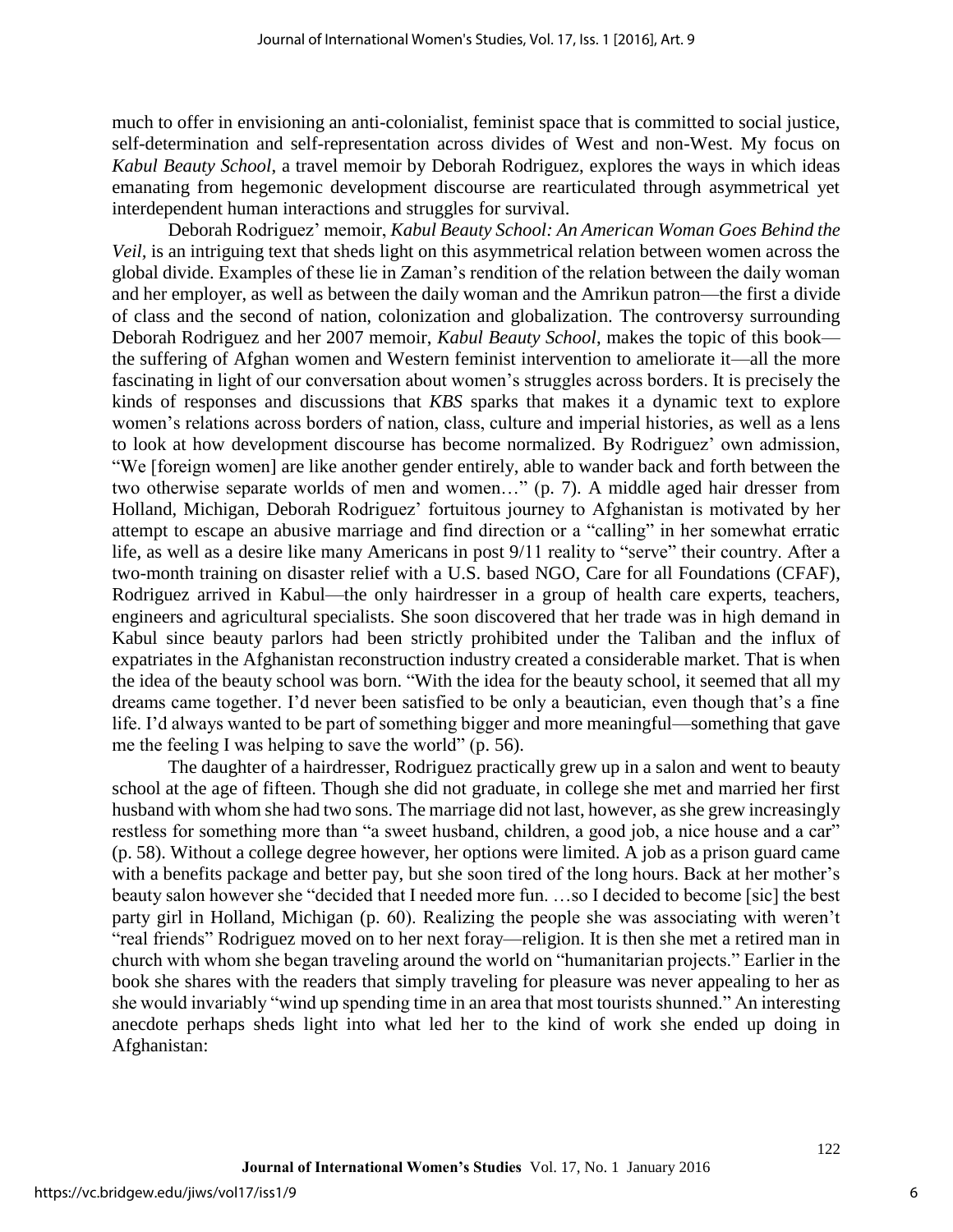When I went to Jamaica, I was bored with riding Jet Skis and drinking margaritas on the beach of a walled-off hotel, so I grabbed a bus into town. I wound up meeting a twenty-year-old mother with five kids who invited me to her home, where we ate soup made out of not much more than fish bones. I spent the week visiting her bringing diapers and groceries. That was where I felt content (p. 61).

She describes helping the villagers suffering from drought in India in the following way:

I asked them what would help, and they said rice. So I found someone with a truck and got him to drive me to a market in an area where the drought wasn't so bad, and we filled the truck with rice. How could I buy for just one family? Back at the village, we dumped the rice on a concrete slab and called people over using a bullhorn. For about a hundred dollars, I was able to feed the people in this village for three months (p. 61).

Rodriguez entered her second marriage with a traveling preacher because she "liked being married." This man turned out to be possessive, insecure, and violent. Receiving no support from the church (because her husband had not committed adultery), and afraid he would go after her mother and kids in a violent rage, Rodriguez decided to stay with him, biding her time and saving money all the while plotting her future escape. In August 2001, he agreed to let her enroll in the disaster relief training in Chicago. At this time, Rodriguez learned about Afghanistan for the first time. She describes her reaction to the media footage on Afghanistan in the U.S. at the time, "…I felt like I was leading a life that was nearly as contained as those of the women there….I knew that, for the first time in my life, I was going to the right place at the right time" (p. 65).

The events leading up to, and the way Rodriguez describes her arrival to Afghanistan, shed light on the impulsive and unplanned trajectory of her mission, which in no small way shapes the relationships she develops there as well as the way her "humanitarian" project unfolds. While it is understandable that her actions were at least in part motivated by a desire to help women in distressing situations, many of her actions are also sparked by whim, self-interest and boredom. On the one hand, one can hardly fault Rodriguez for using a high demand skill to develop a blossoming business. However, the substantial interest among western corporations to embark on this particular project and couch it in terms of a "need" and "liberating" for Afghan women raises a number of critical questions. The idea that Afghan women need to be "freed" from a particularly excessive form of Islamic patriarchy and the assumption that "freedom" would resemble western women's so-called "choice" to determine what they wish to wear and look like has been critiqued in great detail and depth by feminist scholars like Abu-Lughod (2013), Khan (2008), and Sinno (2008). These scholars urge a political and historical analysis of the deployment of women as the barometer of "progress" in the case of western representations of the Muslim world over the essentialized, culturalist analysis available in abundance. In *Kabul Beauty School,* Rodriguez ignores the plural cultural contexts of Afghanistan and instead uses her own ideas of female solidarity, friendship and community—informed by her own social location in the First World to normalize and legitimize "humanitarian"/development interventions in "other places."<sup>2</sup>

l

 $<sup>2</sup>$  It is important to note the heterogeneous context of Afghanistan, which is informed and shaped by class, location,</sup> urban/rural, ethnic affiliation and other variables. In their own organizing work, Afghan women deploy instruments of international human rights and development, and embrace values and norms that are increasingly global. The use of women and gender as indicators of progress pervade transnational discourses and practices in many parts of the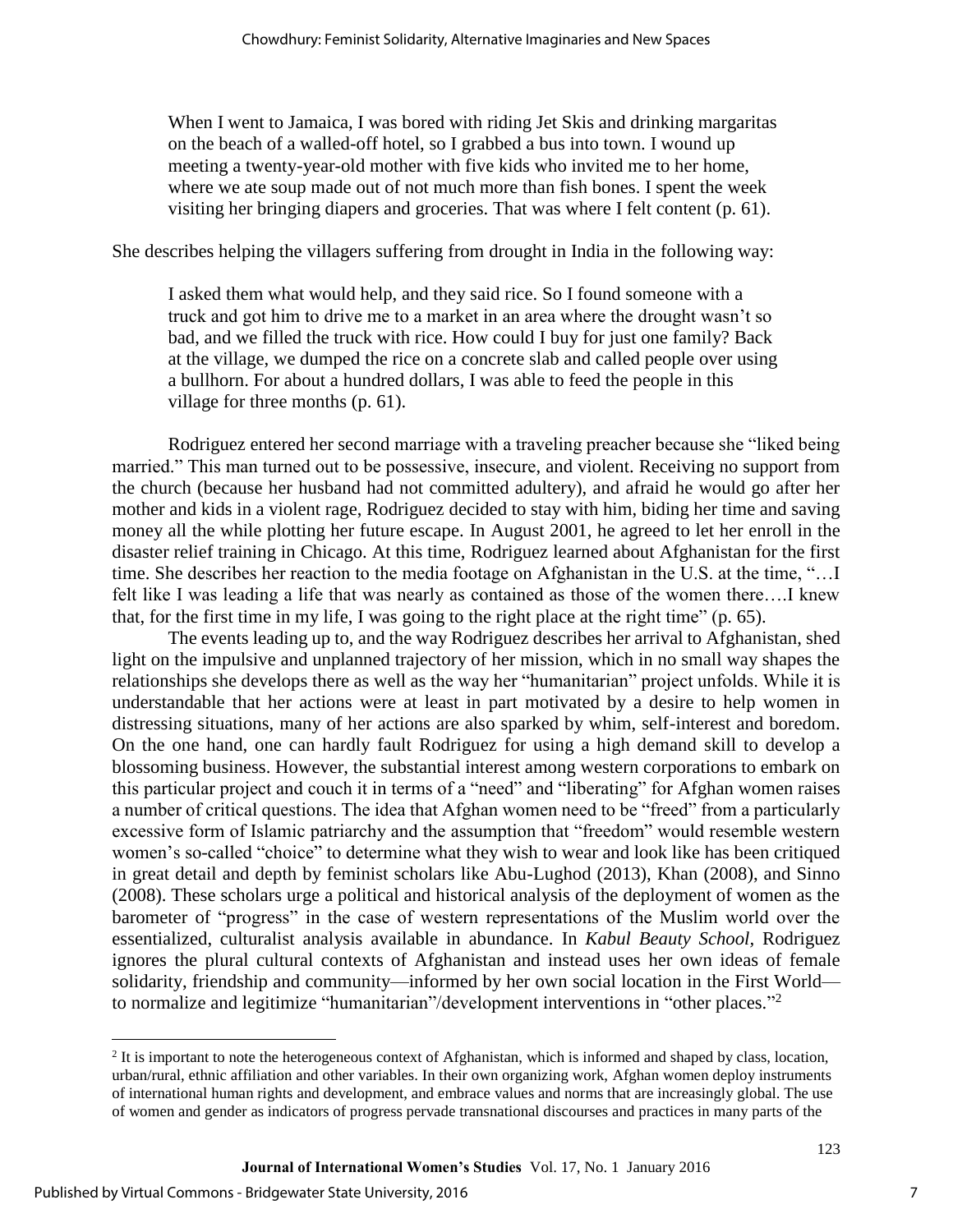First let us consider the terms under which this school was formed. Deborah Rodriguez returned to Michigan after her first trip to Afghanistan with a keen sense of women's isolation and a promising market for western style women's beauty salons in Kabul. In her typical brash way, Rodriguez called a bunch of beauty product companies and successfully convinced their directors to donate supplies with which she filled a two and a half car garage. Soon she became connected with an initiative by several members of the New York beauty industry that was planning to open a beauty academy in Kabul per the suggestion of Mary MacMakin, an American philanthropist who had lived and worked in Afghanistan for several decades focusing on women's social and economic development. Rodriguez acknowledges, "I was actually relieved to find out that someone else with more clout and connections was working on the idea. I had been doing all I could in Holland but realized deep down that I probably couldn't do such a huge thing all on my own. I quickly joined forces with the PARSA group and pledged the half million dollars' worth of beauty products in my garage and storage unit to the school. … I volunteered to be one of the instructors at the school, along with a handful of other Western beauticians" (p. 71). The academy was to be housed in the Afghan Ministry of Women's Affairs.

*The Independent* featured an article on the Kabul Beauty School initiators where the director of the project, Patricia O'Connor, a British-born marketing consultant described their mission as "We really wanted to help the women and empower them—give them a chance to build a better life for themselves and their families" (Stuart, 2004). A staff of three white Americans and three Afghan-Americans was part of the inaugurating team including a white male manager. From the outset, there were many cultural hurdles bungled by the beauty team. Says Noor Raghi, the male manager regarding the laborers working on getting the compound ready, "They're basically used to men telling them what to do. And American women telling them to do things, and of course, telling them to do things a different way, is not very enjoyable." Liz Mermin, an American filmmaker who made the film *The Beauty Academy of Kabul* suggests that it is not clear what the Afghani women training to be teachers thought of their American bosses. She points to one occasion when Rodriguez announces, "'You know, there are settlers and there are pioneers. I'm a pioneer and if nobody else, no other women are gonna drive in this country, I will.' Heading for a car, she cries: 'Ready girls, rock and roll.'" Mermin confesses that some of the American staffs' attitudes toward their students made her wince, for example "…when they're lecturing them about how they have to change and be bolder. There were times when they said, 'Don't let your children come near you when you're working, this is your time and you have to be focused on your work', and, 'You should be using this equipment instead of that equipment.' They didn't realize that they didn't have any choice." Mermin goes on to explain, "Of course their children were going to be there, and of course they didn't have the equipment—they were being taught how to shampoo and condition, and they don't even have sinks in any of those salons or hairdryers. This 'go in and do it right' American professionalism was, at times, completely inappropriate. On the other hand, I do think that the students really sensed that it might have been based on a naïve misunderstanding and a respect for the standards of the field—they all take hairdressing very seriously."

l

Global South. A quintessentially modern project informed by a belief in progress through development, feminist interventions have been complicit with its goals even as they have contested the positioning of women within a modernist narrative. Consequently, development is an especially good site at which to trace the emergence of a feminist critical perspective and to see the difference that such a perspective makes. Chandra Mohanty for instance calls for a consistent and radical deconstruction to be applied across the board when using categories such as "Western" and/or "Third World", "developed" and/or "underdeveloped" (Mohanty 2003).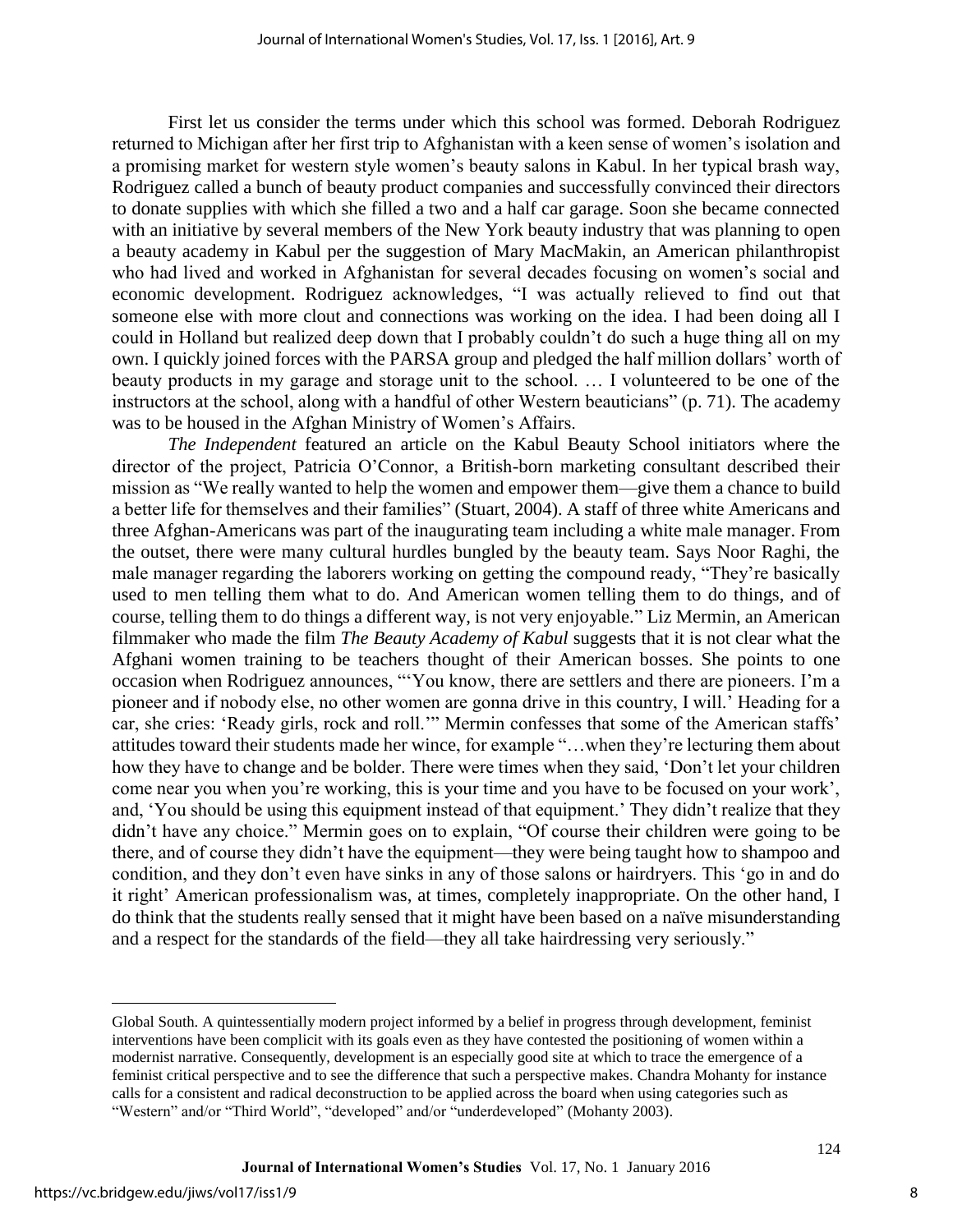In contrast, in a 2007 interview with the *New York Times*, Rodriguez called the KBS a "safe haven" for the local women who worked there, and a "sanctuary" for foreigners where they could escape from all the "testosterone" on the streets, and bond over each other's hardships as well as joys. She describes Oasis, her salon—which the beauty school later morphed into—as an equalizer where women from disparate walks of life came together despite differences of race, class and ethnicity over "tea and gossip" and "enjoyed every minute" (Ellin, 2007). The beauty academy floundered after its first three-month training session, according to its director O'Connor because of lack of resources. Sima Calkin, an Afghan American staff however said, "the women's ministry took exception to suggestions that women should wear make-up and abandon their scarves, as well as to the media attention and the men coming in and out."

A *New York Times* article sheds light on discrepancies between Rodriguez' account in the book and the way things developed in real life (Ellin, 2007). According to the six women involved at the school's founding, Rodriguez "exaggerated her role in the formation of the school." They even suggest that Rodriguez' stories of abuse about the Afghan women depicted in her book are not real. Instead of "saving" the school when the Women's Ministry moved to close it down, they claim she set up her own shop for personal profit. Says O'Connor, "She couldn't have a for-profit business at the ministry." Another staff member said, "It makes Rodriguez out to be Mother Teresa. And it's wrong." Some of the members of the original team even contacted the publisher about the inaccuracies in the book and called in during a live one-hour interview with Rodriguez on NPR where the interviewer was repeatedly addressing her as the "founder" of the KBS without any apparent correction by the interviewee. Commenting on the tremendous success of the book which includes being listed among New York Times bestsellers, selected for a six figure deal by Columbia Pictures, and multi-city book tours, Rodriguez stated, "I wanted the book to be about the women, not about me, I'm just the voice" (Sarhaddi Nelson, 2007).

Let us consider some of the stories of Afghan women's plight Rodriguez gives "voice" to in her book. The opening chapter described by Hamida Ghafour in a review of KBS in *New Statesman* as "gripping," features the story of a young woman, Roshanna, whom Rodriguez refers to as her "best friend" (Gharour, 2007, p. 53). *Publishers Weekly* calls this chapter that in elaborate detail describes the various procedures performed on Roshanna's body—as part of the package of \$250 worth of salon services Rodriguez provides as a wedding gift—to get her prepared for her wedding, and more specifically the "wedding night" as "terrific opening chapter—colorful, suspenseful, funny". Rodriguez narrates this "dishy but substantial read" by starting with the story of Roshanna preparing for her wedding (Ellin, 2007).

We begin with the parts of Roshanna that no one will see tonight except her husband. Traditional Afghans consider body hair to be both ugly and unclean, so she must be stripped of all of it except for the long, silky brown hair on her head and her eye-brows. There can be no hair left on her arms, underarms, face, or privates. Her body must be as soft and hairless as that of a prepubescent girl. We lead Roshanna down the corridor to the waxing room—the only one in Afghanistan, I might add—and she grimaces as she sits down on the bed (Rodriguez, 2007, p. 2).

True to the title of her book, Rodriguez, an American woman, here literally takes her reader "behind the veil" fulfilling colonial fantasies of disrobing, and consuming the female other stripping her bare for all to gaze at her bodily transformation. Ellen McLarney (2009) states that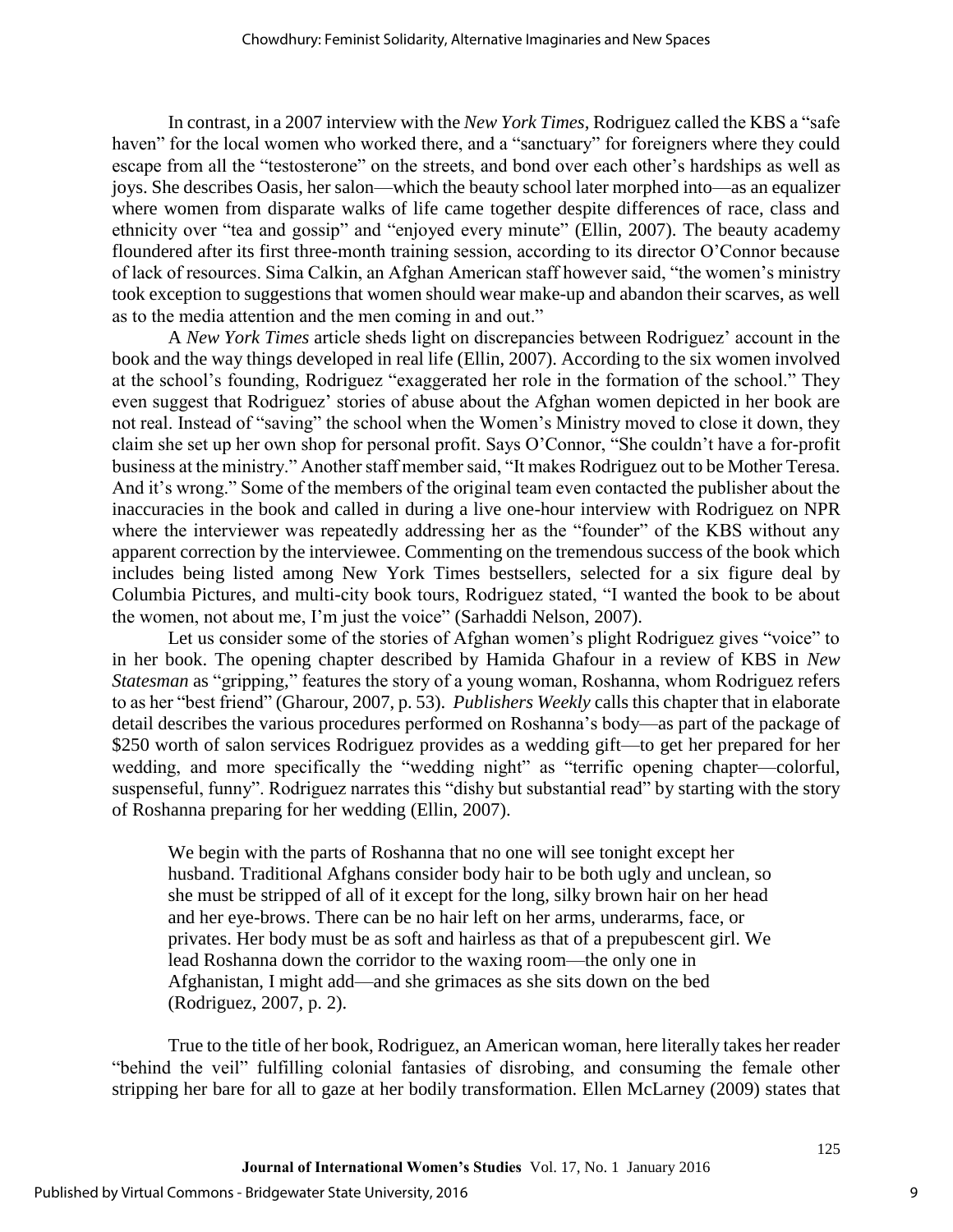the obsession with the trope of veiling in American fashion industry represents "not just some nightmare left over from American involvement with the Taliban, but a reflection of the violence that neo-imperial, global capitalism inflicts on women's bodies" (p. 2). She talks about the role of American (and British) media in solidifying the connection between the liberation of Afghanistan as one and the same as that of Muslim women's bodies from the Taliban and the veil and embracing of "aesthetic, cosmetic, and sartorial accoutrements of the new capitalist economy" (p. 3). At once disrobing the Muslim woman to the western gaze, and confirming her freedom from the repressive garment is part of an imperial capitalist project of capturing foreign markets on the bodies of other women as well as a "requisite of the culture of visual media" which acts as an ally to military invasion. This visual imagery serves to expose "the inside story" by going inside the burqa and accessing the other woman to refashion her western style. Only then does she, the other woman, acquire "subjecthood" in western terms—ironically, by donning the very paraphernalia (beauty products) so shunned by western feminists as patriarchal ploys to objectify women's bodies. Their humanity, concludes McLarney, emerges with their participation in consumer culture.

Rodriguez goes on to narrate in meticulous detail Roshanna's failed engagement to her first suitor and the terms of the contract of the marriage to the second followed by the successful demonstration of proof of her virginity on the wedding night, which Rodriguez heroically stages over a series of passages voicing the fears of a terrified Roshanna, her furtive and awkward groom, and the anxious mother. Thus Rodriguez' going behind the veil reaches its climax in a symbolic penetration with Roshanna's mother "waving the handkerchief stained with my [Rodriguez'] blood" (p. 30). A woman so intimately known to Rodriguez, is surprisingly not recognized by any of her peers and colleagues at the school when interviewed for a *New York Times* article, some of them insisting that these stories were made up (Ellin, 2007). O'Connor's comment strengthens this suspicion: "These women have been through gazillions of wars and survived all sorts of unbelievable circumstances and this one thing they couldn't handle?" Brides faking virginity on wedding nights is perhaps one of the oldest and most commonly circulating stories, and it is hard to imagine why Roshanna and her mother would have to rely on Rodriguez to "save the night." Responding to these observations on both sides, the *NYT* columnist claims, "One thing both camps agree on is that the real concern should be for Afghan women" and not how close to the "truth" Rodriguez' memoir ultimately is (Ellin, 2007). After all, Rodriguez herself repeatedly iterates that her purpose is to help the misfortunate women of Afghanistan, "I had great pain for the women of Afghanistan….When I heard about the women here, I had to do something" (Stuart, 2004). But, it seems to me quite curious that the publication of her book was met with some degree of hostility and even feelings of betrayal by the same community of women whom she professes to represent. An NPR report states that although her book made her an overnight sensation, in Afghanistan, "…the subjects of her book say Rodriguez and her newfound fame have put their lives in danger" (Sarhaddi Nelson, 2007). These women are being threatened by government officers, armed guards, their own family members, even the landlord of the school's building. Meanwhile the same report states that Rodriguez "has no plans to return to Afghanistan."

Another individual story highlighted by Rodriguez is that of Hama, a fifteen year old trainee at Rodriguez' salon. Because her school received more applicants than it could ever accommodate, Rodriguez was strict about interviewing candidates individually to assess their eligibility, which more often than not seemed to depend on the degree of tragedy they had experienced in their lives. Although she claimed not to enroll anyone under the age of eighteen because they needed to be in school getting an education, she made an exception for Hama whom Ali—Rodriguez' housemate and business partner—claimed was his niece. Soon Sam and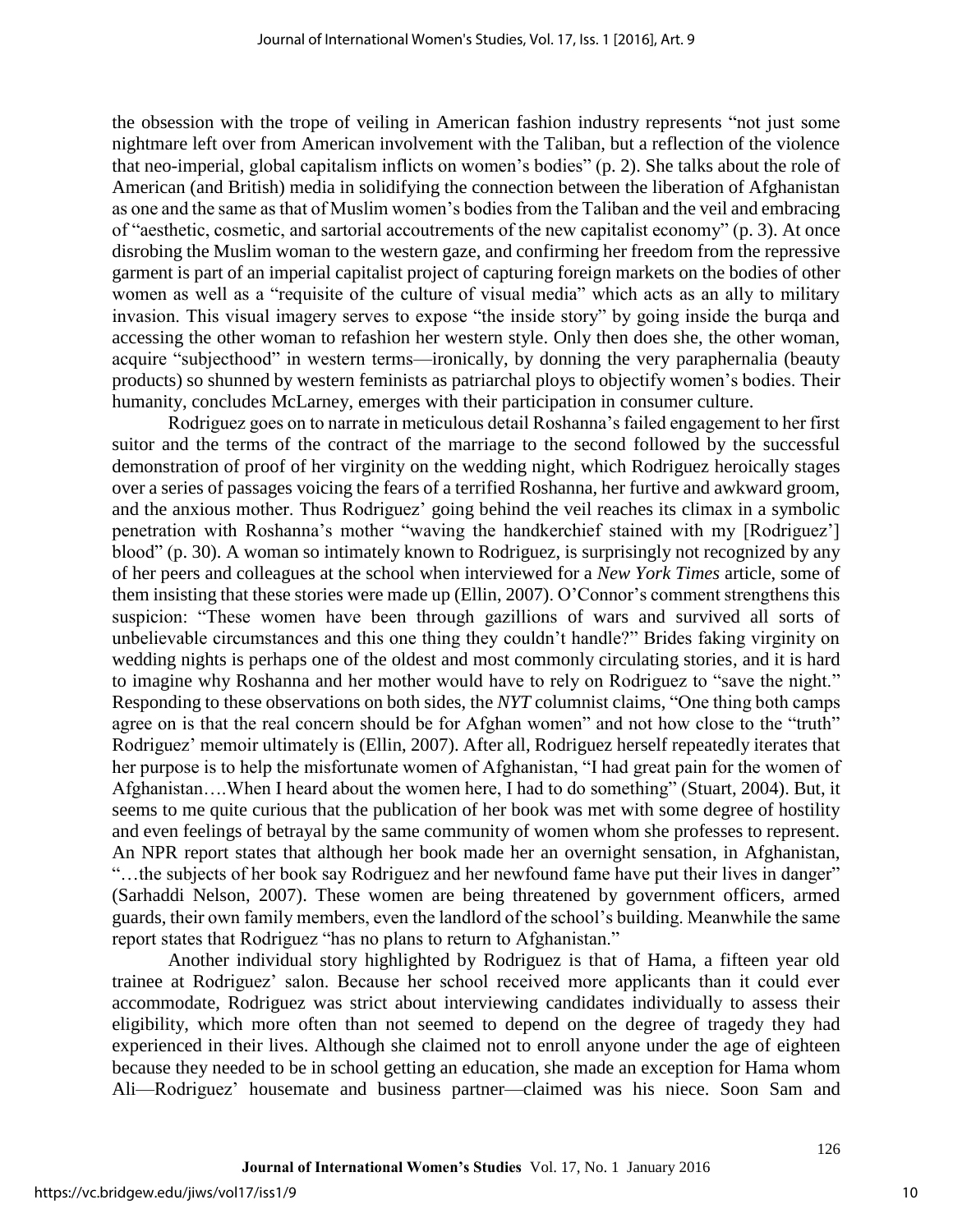Rodriguez discover that she was being sexually exploited by Ali, who was not related to Hama but was paying her father in return for the sexual services. In an astonishing turn of events, Rodriguez' son Zachary arrives for a short trip to Kabul, fancies Hama, and offers to be her savior by marrying and taking her back to the U.S. with him. Rodriguez hatches an alternate plan for rescuing Hama: "Then I had an idea that I thought might save Hama, one not quite as drastic as marriage. My friend Karen had been following Hama's story from Michigan through my e-mail updates. She had a lot of sympathy for Hama, since she herself had been in an abusive relationship with an older man when she was a young girl. So we worked out a plan for Hama to fly back to the States and live with Karen. We'd pool our money to cover her expenses and even start a college fund for her" (pp. 194-5). Of course, she did not look in to the process of acquiring a visa for Hama's migration to the U.S. The U.S. embassy in Kabul only issues official visas to Afghans. Her plan remained unmaterialized just as the young girl slowly disappears from the pages of her book—but not before Rodriguez presents readers with details of the sexual molestation taking place—as yet another sad Afghan story of misogyny and suffering.

In fact, Rodriguez chronicles stories of women's suffering at a dizzying rate. She describes the crowd of women in burqas gathered to interview for the beauty school as "a puddle of blue." Finding one of the women, Baseera, alluring because of her appearance, Rodriguez states, "I was ready to admit her into our first class right then and there" (p. 84). After sharing the many stories of repression, when the women were filing out of her house Rodriguez asks Baseera to stay back: "I want to know more about this one" so that she is able to extract all of the fascinating details of her life (p. 86). The women trainees are referred to as "kewpie dolls" and the school as "a hothouse." She says, "…these girls were like flowers that had been stunted and stepped on—but still, never broken. Now they were bursting into bloom before my eyes" (p. 102). In an interview with *Readers Read*, Rodriguez describes her salon as "truly an oasis" and says, "I believe that beauty salons and beauty schools are sanctuaries for women everywhere in the world—in that sense, the Kabul Beauty School is no different. In every salon and school, the beauticians are there to take care of women. The customers let their hair down, quite literally! Lifelong friendships develop" (p.102).

The dominant narrative espoused by Rodriguez in *KBS* surrounds women's hardships and the community they find in the beauty school, as well as how it allegedly becomes their ticket out of poverty and misery. A less prominent, but equally important narrative in the book, revolves around the role of the Western funded proliferation of non-governmental organizations in reconstructing this conflict-ridden nation. It is through these NGOs that Rodriguez gains access to Afghanistan and shapes her narrative of rescue and benevolence. What she calls an "oasis" for the local women is arguably the site of globalization—a microcosm of the integration of Afghanistan into capitalist economic and social "development" processes on the backs of women facilitated and styled by western ideologies and corporate strategies (Readers Read, April 2007). Jocelyn Guest (2005) for instance questions KBS' mission in a country faced with 50 percent unemployment, high infant mortality (165 per 1,000 live births), only 30 percent of the population with basic health care, a life expectancy of women at a mere forty-four years, and a national literacy rate of 36 percent (pp. 13-15). The \$1.5m initiative launched by Patricia O'Connor, a marketing consultant, and Terry Grauel, a *Vogue* magazine hairstylist, aimed to make women selfreliant and to alleviate their depression (p. 14). These objectives were to be achieved through learning cosmetology skills and opening beauty salons.

Beauty salons are by no means a new concept in Afghanistan—stories of underground facilities operated by Afghan women even during the Taliban era, and servicing wives of Taliban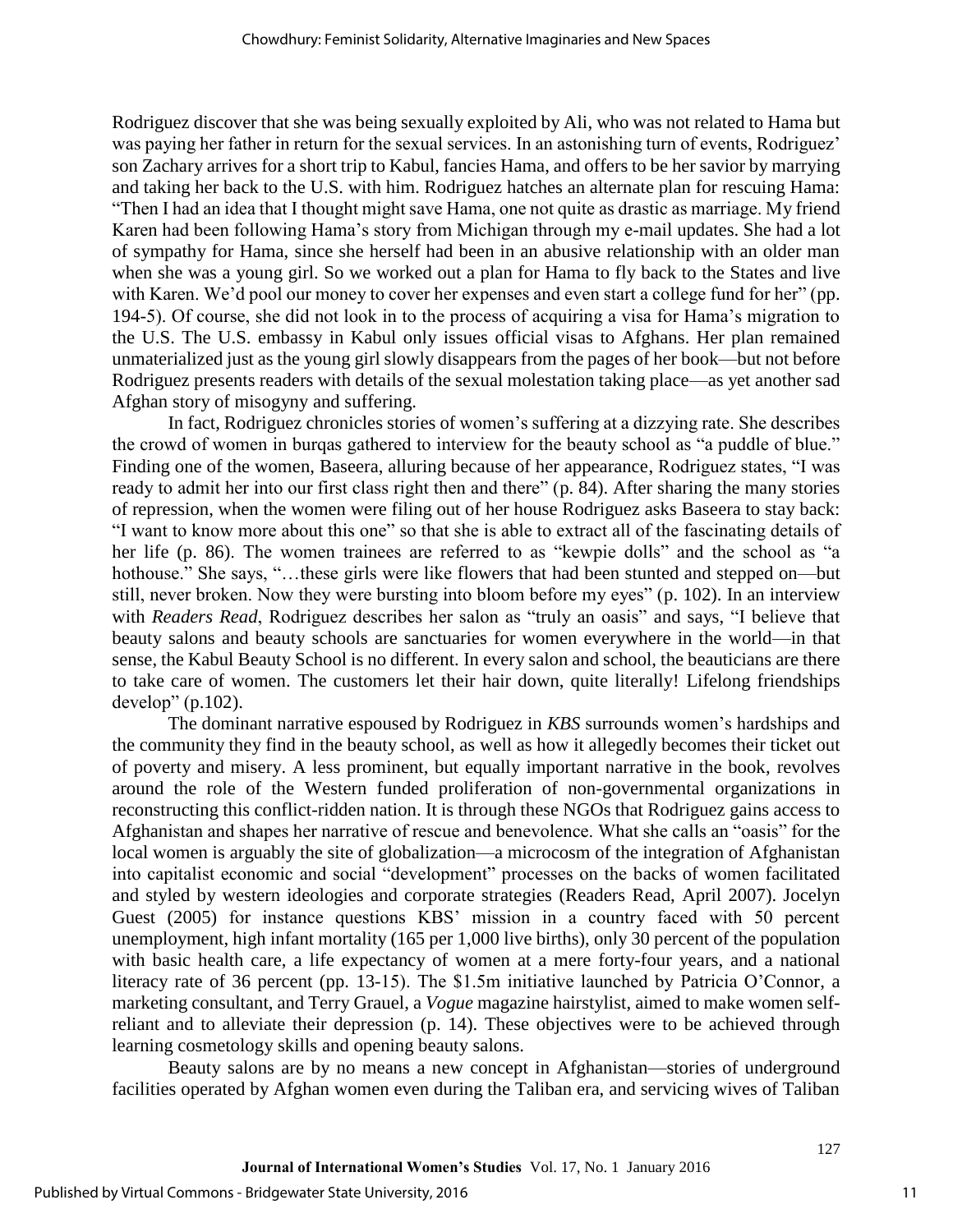officials, are found in Rodriguez' book. These Afghan-style salons were a welcome place for women to gather socially while living under a repressive government that restrained their activities so drastically. These salons were even a space for learning English. What is new however, in the Beauty Without Borders model, is their focus on marketing skills and fostering competition and individual economic gain and mobility. Says Grant, "While these women [trainees of the school] were not exactly unified in their oppression, the debut of an exclusive beauty salon rejects outright the opportunity for female unity. Instead of tackling the social traditions of men who oppress them, many Afghan women are becoming focused on the competition of the growing salon culture" (p. 14). The winner of the first class of trainees was presented with a pair of designer scissors worth nearly \$600. Wages of western-trained stylists far surpass those of doctors and other professionals in Afghanistan. While I do not mean to suggest that Afghans do not need beauty treatments or salons, Grant has a point when she explains that given the historical and political ravages borne by the people of this country, the idea of women rejoining the work force through the so-called "liberating" channels of beauty salons might even be risky and certainly not socially transformative. It was not a choice that Afghan women made, but a profession that was hoisted on them by Western forces who thought they knew what was best for them. Grant claims that O'Connor and her team are equating social change to "prettification," with the measure of women's independence being the ability to buy a \$25 lipstick (as expressed by Rodriguez in an interview with Hamida Ghafour in the *Daily Telegraph, 2004*.) The complex problems faced by Afghan women are reduced to the ability to control their own self-presentation, defined by Western standards. Grant aptly concludes, "And as Afghans indulge in beautification and buy into capitalism, Americans observe and wrongly consider the welfare of Afghanistan on the rebound" (p. 15).

Grant goes as far to suggest that seeing this kind of defiance of the Taliban ideology makes Americans across the globe feel less guilty for the destruction waged on Afghan people during post September 11, 2001 invasion. Such euphoria over the fall of Taliban is naïve given women do not feel safe or secure just because of the symbolic and physical removal of the regime (nor the burqa for that matter) and their lives are still governed by various oppressive and interlinked power structures, not the least of which is Western imperialism. Nor does it signal gender equality. Jennifer Fluri (2008) posits that the "trope of 'saving' Afghan women" resonates with U.S. political initiatives and larger public opinion. She analyzes government documents and hearings both pre and post September 11, 2001 and reveals that despite the repeated iterations by Afghan representatives for the need to focus on long term social indicators such as health, education, security, US representatives time and again brought up the burqa as the issue regarding women's emancipation as an effective mode for amassing public support for U.S. involvement in Afghanistan. Shahnaz Khan (2008) sheds light on how while it may be true that Afghan women post-Taliban have legal rights previously absent under the Taliban, they are not able to access them because of larger social, historical and political issues which continue to keep them in subordinate positions. Post-conflict restructuring and development processes initiated by the West have yet to recognize these fault lines. Instead they continually reinscribe the binary liberated/oppressed narrative of women's empowerment equally espoused by development discourse. Feminist development studies scholar Richa Nagar (2014) brings home the point that the myriad hierarchies in transnational organizing and the complicated relationships feminists have with their differentially located partners make "feminist empowerment" a contradiction in terms. She suggests that perhaps empowerment ought not be the quest, rather interdependence between collaborators and its mutual recognition.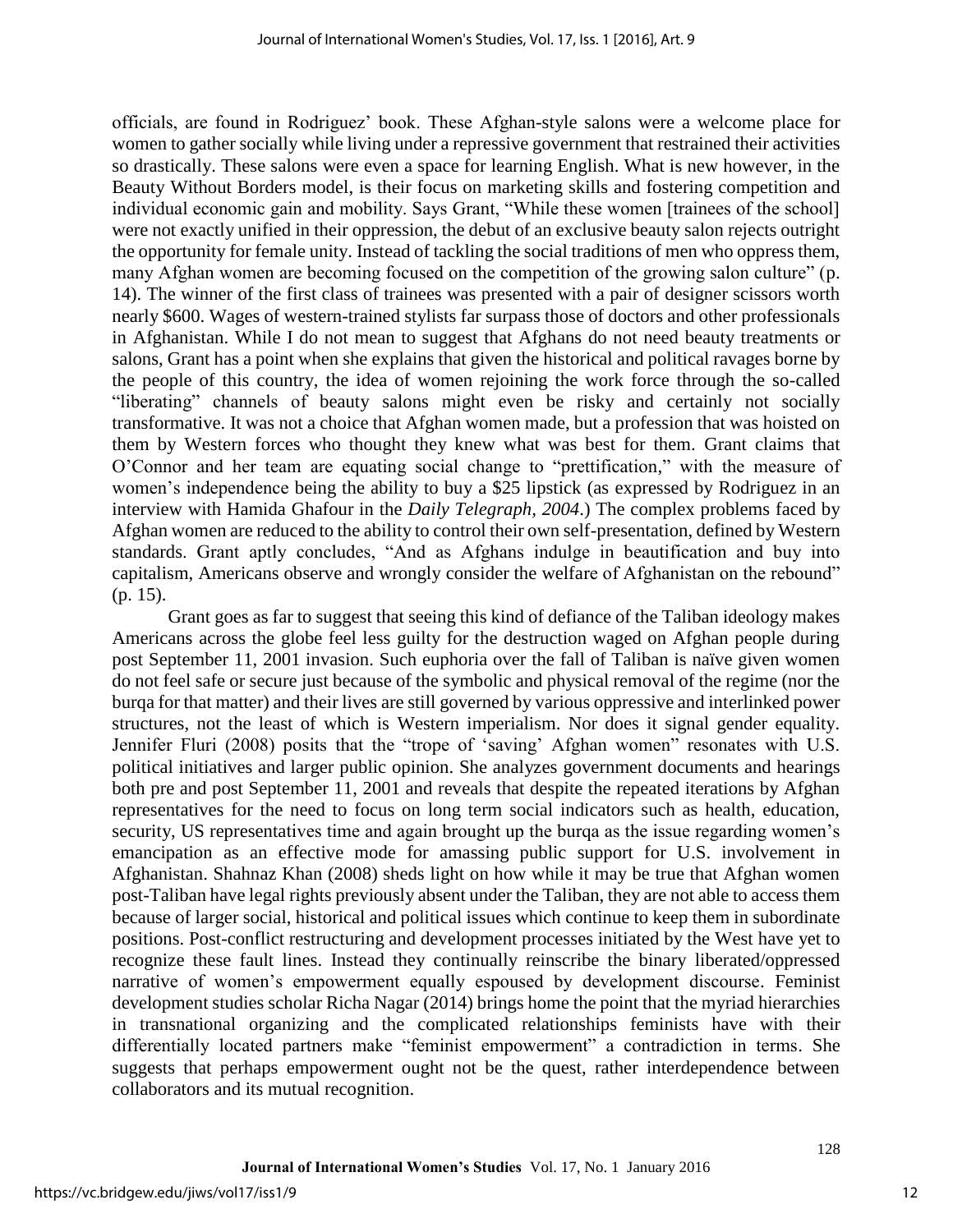#### **Post-development, post-coloniality and new spaces**

For many post-development scholars, the goal is either to imagine alternatives to development or reject the paradigm altogether. Exposing the very existence of the Third World as "wagered, managed, and negotiated around the politics of representation" and as "an effect of the discursive practices of development," they claim that the Third World had to be invented in order for development to have traction (Escobar, 1995, p. 214). Escobar professes moving away from such tainted roots and calls for alternative ways to conceptualize ways of living and being. He is not averse to critical involvement in alternatives to development practices as long as socio-cultural specificities of local and grassroots contexts are central to the process of alternative-imaginary making.

For Escobar, development has to be unmade and its discursive formation over four decades discontinued from our thought process. He suggests, "in some parts of the Third World, this possibility may already be (in some communities it always was) a social reality" (p. 216). He cautions that such local realities should not be perceived uncritically. "The 'local,' moreover, is neither unconnected nor unconstructed as it is thought at times" (p. 179). Moreover, I would add that the "local" is neither uncontested nor innocent; rather, in this post-colonial/post-development juncture, the local is a site of struggle. As Homi Bhabha (1994a) puts it, "The incommensurability of cultural values and priorities that the post-colonial critic represents cannot be accommodated within theories of cultural relativism or pluralism" (p. 173). Instead of an incommensurate universal/particular dichotomized approach, Bhabha, using Frederic Jameson's argument, suggests, "neither reduc[ing] the Third World to some homogenous Other of the West, nor…vacuously celebrat[ing] the astonishing pluralism of human cultures" (p. 173).

For Escobar, "Development is the last and failed attempt to complete the Enlightenment in Asia, Africa and Latin and America" (p. 221) and post-development includes "defense and promotion of localized, pluralistic grassroots movements" (p. 214). Post-development, is indeed an attractive alternative-imaginary in light of the violences of development regimes. Nevertheless, the "post" too is an ambiguous and incommensurate term. Like post-coloniality, the term may not signal an after, rather mark spaces of "ongoing contestation" (Frankenberg and Mani, 1996, p. 275). Many post-colonial scholars have asked what exactly is "post" about colonialism, given the vicissitudes of neocolonialism. Post-development may signal a decisive shift, but not a definitive one from development.

According to Spivak (1996a), one should approach post-coloniality as the child of rape. She suggests,

Rape is something about which nothing good can be said. It's an act of violence. On the other hand, if there is a child, that child cannot be ostracized because it's the child of rape. To an extent, the postcolonial is that. We see there a certain kind of innate historical enablement which one mustn't celebrate, but toward which one has a deconstructive position, as it were" (p. 19).

Post-development, then, like post-coloniality has to be treated as an enabling violation. One has to continuously remember its legacy and the enabling violation of its emergence, yet at the same time remain wary of it.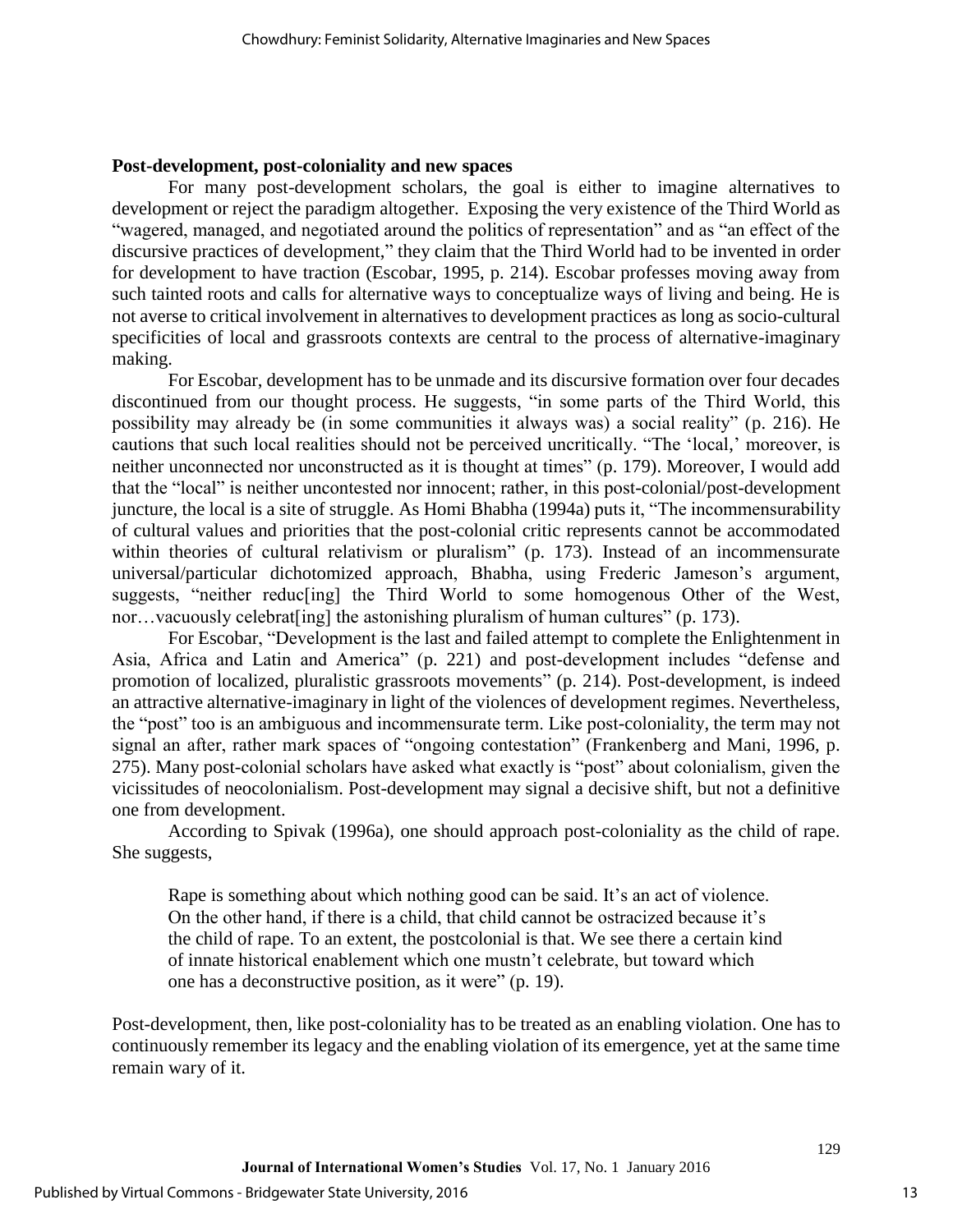A critical reminder from Spivak (1996c) in relation to colonial legacy and knowledge production is the notion of unlearning one's privilege as one's loss (p. 141). Prejudices and assumptions are learned and thus can be unlearned. Privileges stemming from nationality, class, gender and ethnicity can hinder our learning of certain kinds of knowledge. Unlearning that privilege involves doing "homework," developing rage against silences in our histories and allegiances that bind us within certain disciplinary knowledge systems. Once we are open to challenging privilege as loss, we can learn to hear, acknowledge and better understand Other(s). When we unlearn we become aware of what constitutes our conscious, what is it that we are attached to, what grounds our worldviews.

Such unlearning and loss is a reminder that no rigorous definition of other, culture, or local is possible and that assuming explainability obscures the radically heterogeneous. It aids in engaging in a post-development politics that resists co-optation. This kind of engagement would be careful to not construct nostalgic and coherent imaginary of the local. We must be open to accepting "…it [a pristine local community] is never fully recoverable, that it is always askew from its received signifiers, indeed that it is effaced even as it is disclosed, that it is irreducibly discursive" (Spivak, 1996d, p. 212). Post-development must not be co-opted into a space for unifying movements because local communities with very different relations to dominant power structure cannot be equalized. While there may be similarities in experiences and heterogeneous cultural difference, which Escobar posits as the root of post-development, it is still a space that is irreconcilable. Post-development must be situated in time and space and the recognition of intersecting axes of domination and subjectivities, political agency, and complex relations constituting subjects and their shifting histories. As Frankenberg and Mani (1996) have stated, there can be no such thing as *The* post-colonial, and by extension, post-development space. There can be only rigorous politics of location and rigorous conjuncturalism (p. 292).

#### **Conclusion**

In this paper, I have engaged critics of development, with post-colonial and feminist perspectives which are similarly concerned with hierarchical power relations between First and Third Worlds, arguably the pin that holds the development apparatus together. Enjoining critical development scholarship to cultural texts enable us to see how ideas and praxis that underpin development are rearticulated and given meaning through cultural productions like fiction and memoir. The discussion here, I believe, highlights the very powerful ideas that key scholars like Arturo Escobar offer, such as development as a regime of representation and the processes which discursively normalize certain representations as seemingly irrefutable or as truths and subsequently negate others. The discussion also reveals and complicates fissures in postdevelopment critique, which can fall short of moving beyond the binary paradigm on which development is premised. This limitation in imagination does not fully accommodate the interstitial spaces of resistance and self-actualization that must ground the landscape of postdevelopment space. Transnational feminist analysis can offer important lessons in the imagining of alternative and more just visions.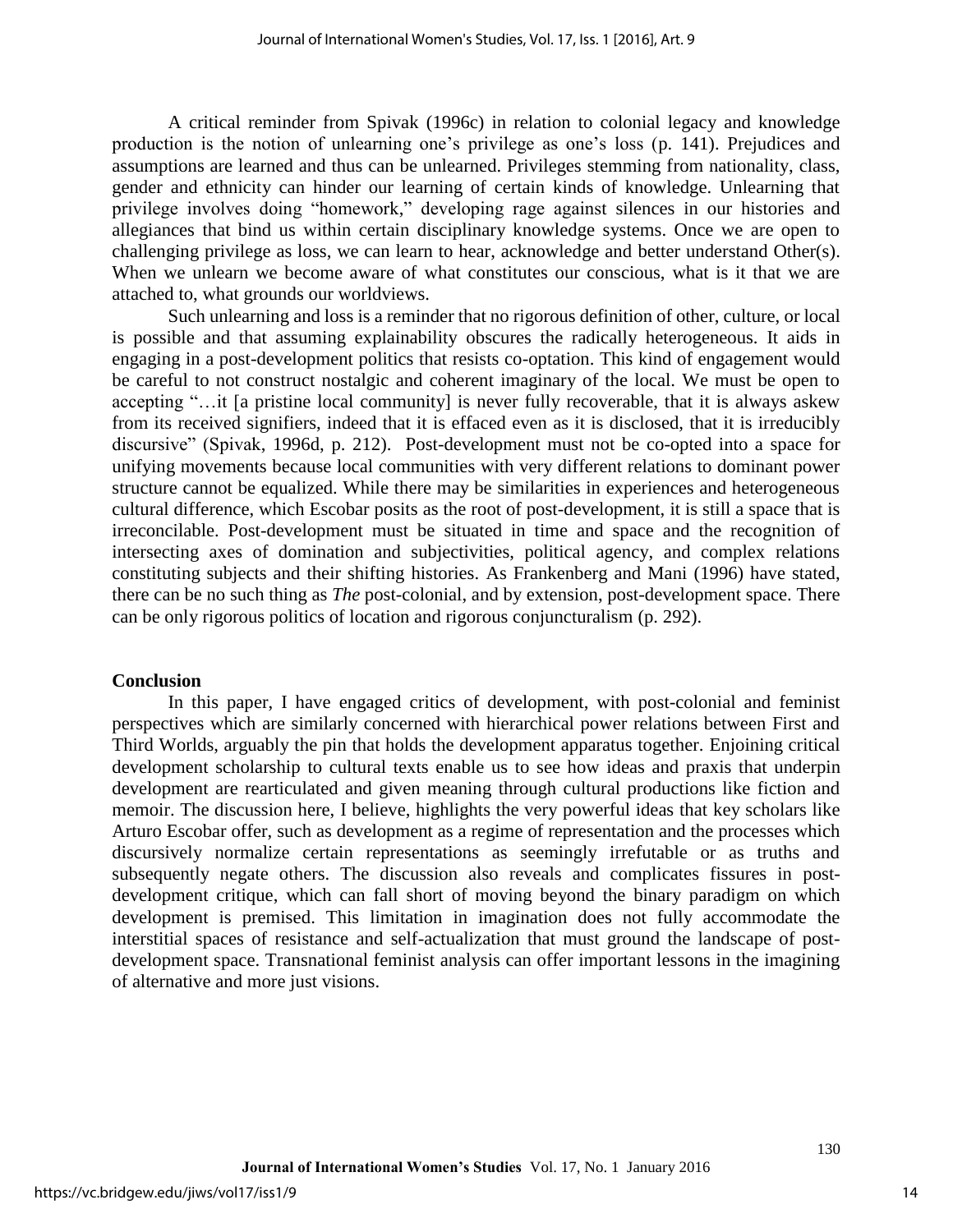## **Works Cited**

- Abu-Lughod L. (1993). *Writing women's worlds: Bedouin stories*. Oakland: University of California Press.
- Bhabha H.K. (1994a). *The location of culture*. New York: Routledge.

Bhabha H.K. (1994b). Remembering Fanon: Self, psyche and the colonial condition. In L. Chrisman L and P. Williams P (Eds.), *Colonial discourse and post-colonial theory: A reader*. (pp. 112-123). New York: Columbia University Press.

- Crush, J. (1995). *Power of development*. New York: Routledge.
- Ghafour, H. (2004, February 21). Afghans Flocking to Beauticians Without Borders.*Daily Telegraph*. http: //www.telegraph.co.uk

Ellin, A. (2007, April 29). Shades of truth: An account of a Kabul school is challenged. *New York Times*. http://www.nytimes.com/2007/04/29/fashion/29kabul.html?pagewanted=all

Escobar, A. (1995). *Encountering development: The making and unmaking of the third world*. Princeton, NJ: Princeton University Press.

Ford-Smith, H. (1997). Ring ding in a tight corner: Sistren, collective democracy, and the organization of cultural production. In M.J. Alexander and C.T. Mohanty (Eds.), *Feminist genealogies, colonial legacies, democratic futures*. (pp. 129-140). New York: Routledge.

Frankenberg, R. and Mani, L. (1996). Crosscurrents, crosstalk: Race, 'postcoloniality,' and the politics of location. In S.: Lavie and T. Swedenburg (Eds.), *Displacement, diaspora, and geographies of identity*. (pp. 273-294). Durham: Duke University Press.

Fluri, J. (2008). Feminist-nation building in Afghanistan: An examination of the Revolutionary Association of the Women of Afghanistan (RAWA). *Feminist Review* 89(1), 34-54.

Ghafour, H. (2007, May 28). Afghan secrets. *New Statesman*. pp. 53-54. http://www.newstatesman.com/books/2007/05/beauty-school-rodriguez-women

Guest, J. (2005 Spring). An American Beauty School Sets Up Shop in Afghanistan. *Iris: A Journal About Women.* p. 12-16.

Interview with Deborah Rodriguez. (2007, April). *Readers Read*. http://www.readersread.com/features/Rodriguezrodriguez.htm

Khan, S. (2008). Afghan women: The limits of colonial rescue. (2006, December 18). *Feminism and War: Confronting US Imperialism*, 161-178.

Kabul beauty school: An American woman goes behind the veil. (Review). (2006, December 18) *Publishers Weekly*. http://www.publishersweekly.com/978-1-4000-6559-2

Kapoor, I. (2008). *The postcolonial politics of development*. New York: Routledge.

McLarney, E. (2009, Winter). The burqa in *Vogue*: Fashioning Afghanistan. *The Journal of Middle East Women's Studies* 5(1), 1-20.

Mermin, L. (Director). (2004). *The beauty academy of kabul* [Film]. Toronto: Magic Lantern Media, Inc.

Mohanty, C. (2003). *Feminism Without Borders: Decolonizing Theory, Practicing Solidarity*. Durham: Duke University Press.

Nagar, R. (2014). *Muddying the waters: Coathoring feminisms across scholarship and activism*. Champaign: University of Illinois Press.

Parpart J. L. (1995). Deconstructing the development 'expert': Gender development and the 'vulnerable groups.' In M.H. Marchand and J.L. Parpart (Eds.),

*Feminism/postmodernism/development* (pp. 221-243). New York: Routledge.

Rodriguez, D. (2007). *Kabul beauty school: An American woman goes behind the veil*. New York: Random House.